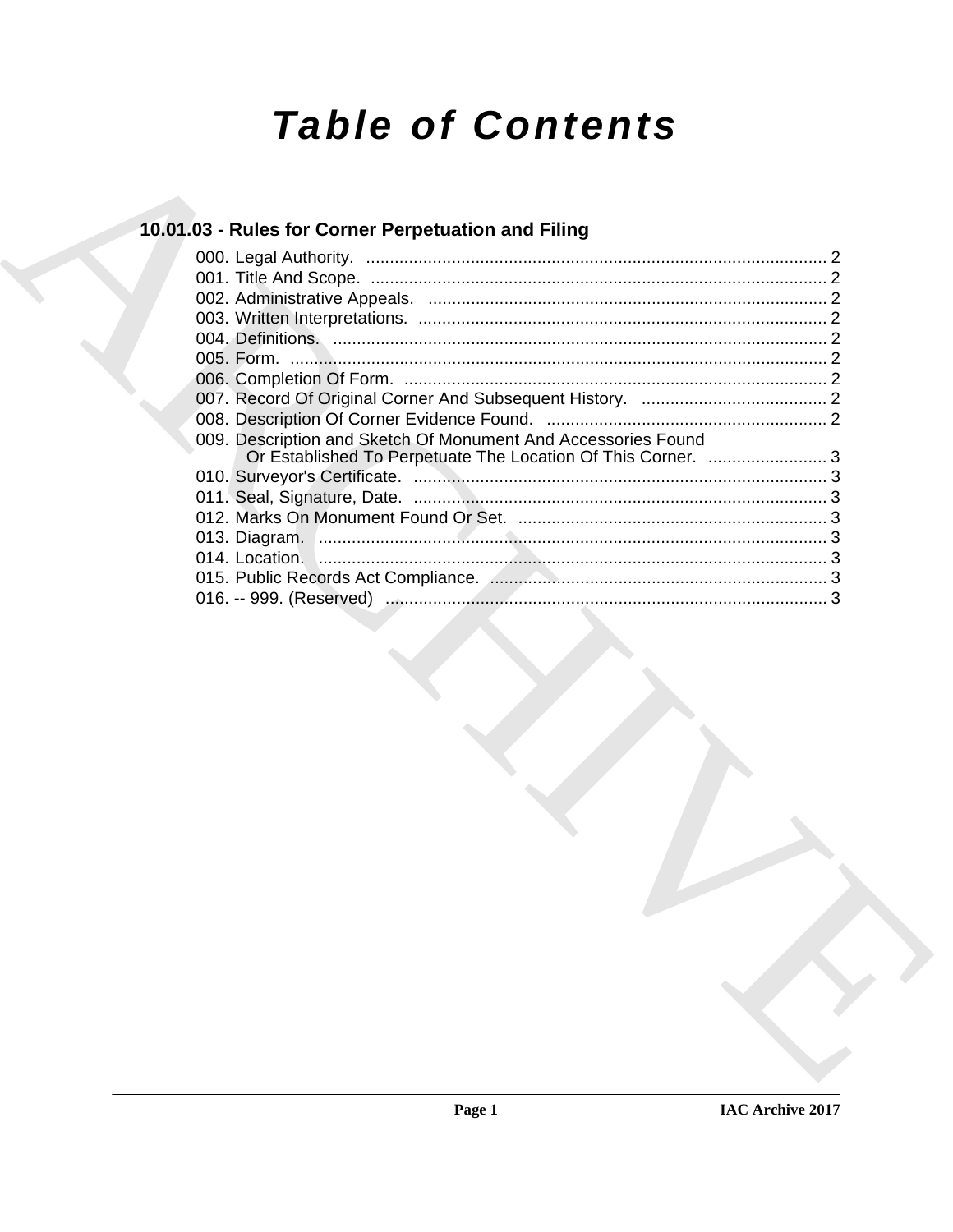#### **IDAPA 10 TITLE 01 CHAPTER 03**

#### **10.01.03 - RULES FOR CORNER PERPETUATION AND FILING**

#### <span id="page-1-1"></span><span id="page-1-0"></span>**000. LEGAL AUTHORITY.**

As required in Section 55-1606, Idaho Code, the Board of Licensure of Professional Engineers and Professional Land Surveyors hereby establishes these rules for land survey corner perpetuation and filing. (5-8-09)

#### <span id="page-1-2"></span>**001. TITLE AND SCOPE.**

**01.** Title. These rules shall be cited in full as Idaho Board of Licensure of Professional Engineers and Professional Land Surveyors, IDAPA 10.01.03, "Rules for Corner Perpetuation and Filing." (5-8-09)

**02.** Scope. These rules include criteria for properly completing corner perpetuation and filing forms as in Section 55-1604, Idaho Code. (7-1-93) required in Section 55-1604, Idaho Code.

#### <span id="page-1-3"></span>**002. ADMINISTRATIVE APPEALS.**

Persons desiring to contest the actions taken in accordance with these rules shall seek administrative relief under the Attorney General's Rules, IDAPA 04.11.01, "Idaho Rules of Administrative Procedure of the Attorney General."

(4-22-94)

#### <span id="page-1-4"></span>**003. WRITTEN INTERPRETATIONS.**

In accordance with Section 67-5201(19)(b)(iv), Idaho Code, this agency does not have any written interpretations of the rules of this chapter. (7-1-93)

#### <span id="page-1-11"></span><span id="page-1-5"></span>**004. DEFINITIONS.**

Definitions of words and terms contained in these rules shall be the same as those set forth in Section 55-1603, Idaho Code. (7-1-93)

#### <span id="page-1-13"></span><span id="page-1-6"></span>**005. FORM.**

The form to be used in filing corner perpetuations in the state of Idaho shall be substantially the same as that form available from the Idaho Board of Licensure of Professional Engineers and Professional Land Surveyors, 1510 E. Watertower St., Ste. 110, Meridian, ID 83642-7993. Clear spaces on the form may be provided as requested and required by County Recorders in order to place recording information in an unobstructed area. The form is not available in quantity from the Board, but one (1) copy will be furnished, upon request, and it may be duplicated or reproduced. (5-8-09)

#### <span id="page-1-10"></span><span id="page-1-7"></span>**006. COMPLETION OF FORM.**

Prior to filing of the form, the professional land surveyor performing the work shall complete the form in compliance with the requirements set forth in these rules. Additional information, for example latitude and longitude, with datum used, may be included. (5-8-09)

#### <span id="page-1-14"></span><span id="page-1-8"></span>**007. RECORD OF ORIGINAL CORNER AND SUBSEQUENT HISTORY.**

**CHAPTER 03**<br> **CHAPTER 03**<br> **CHAPTER 03**<br> **CHAPTER CONNER PERPETUATION AND FILING**<br> **CHAPTER CONNER PERPETUATION AND FILING**<br> **CHAPTER CHAPTER CONNER PERPETUATION ASSEMBLATED AND CONNER PERPETUATION (See For Fig. 2). THE** Information provided in this section shall include the name of the original surveyor and the date or dates on which the original survey was performed and a description of the original monument set. The information shall also include the history of subsequent remonumentation, including the name(s) of the surveyor(s), the agency or company they represented, the date(s) of the survey(s) and a description of all monuments found or set, including all monuments and accessories that are not shown on previously recorded corner records. Information provided in this section shall also include the instrument numbers of all previously recorded corner records, or the filing information if the corner record was not recorded, pertaining to the corner in question. (4-11-15)

#### <span id="page-1-12"></span><span id="page-1-9"></span>**008. DESCRIPTION OF CORNER EVIDENCE FOUND.**

Information provided in this section shall include a description of any evidence found relating to the original corner. If no evidence of the original corner is found, evidence of a subsequent remonumentation shall be indicated on the form. (4-11-15) form.  $(4-11-15)$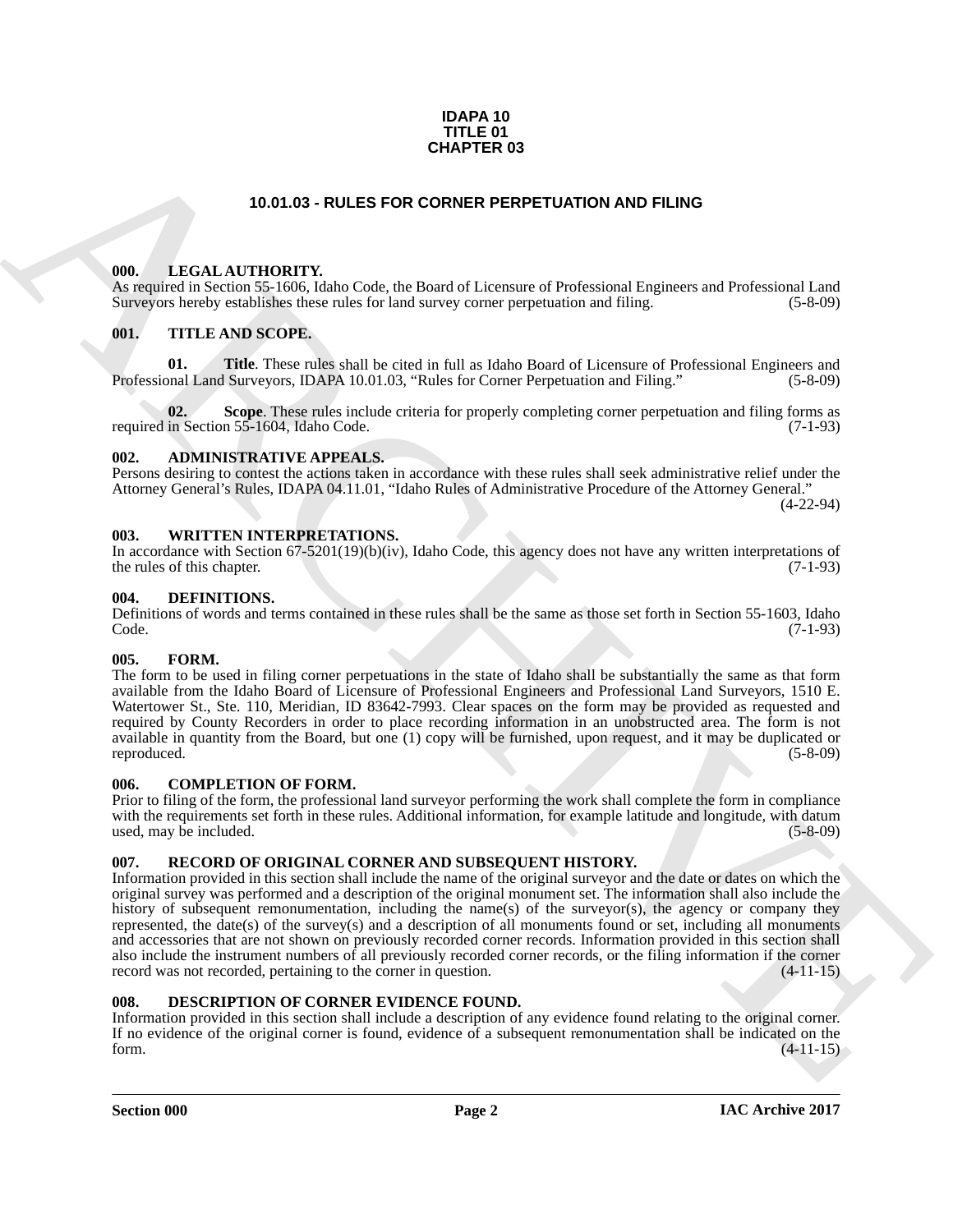#### <span id="page-2-8"></span><span id="page-2-0"></span>**009. DESCRIPTION AND SKETCH OF MONUMENT AND ACCESSORIES FOUND OR ESTABLISHED TO PERPETUATE THE LOCATION OF THIS CORNER.**

**Professional Engineeristics and Lens Secrets Archives and Robert Corner Perpension in This correlation is contained as the contained and the secret of the secrets and the secret of the secret of the secret of the second** Information provided in this section shall include a description and a sketch of the monument and accessories found or placed in the current survey as well as the date the work was performed and the true or assumed magnetic declination at the time of the survey if magnetic bearings are used. If magnetic bearings are not used, the professional land surveyor shall indicate the basis of bearing to accessories. (4-11-15)

#### <span id="page-2-14"></span><span id="page-2-1"></span>**010. SURVEYOR'S CERTIFICATE.**

The surveyor shall print his name, the license number issued by the Board of Licensure of Professional Engineers and Professional Land Surveyors, and the name of the employer for whom the surveyor is working. (5-8-09)

#### <span id="page-2-13"></span><span id="page-2-2"></span>**011. SEAL, SIGNATURE, DATE.**

The surveyor shall place an imprint of his professional land surveyor seal, sign it and date it. (7-1-93)

#### <span id="page-2-11"></span><span id="page-2-3"></span>**012. MARKS ON MONUMENT FOUND OR SET.**

The surveyor shall provide a sketch or legible image of the marks found or placed on the monument, if applicable. (5-8-09)

#### <span id="page-2-9"></span><span id="page-2-4"></span>**013. DIAGRAM.**

The surveyor shall clearly mark on the section diagram the location of the monument found or being established or reestablished in the survey. (5-8-09) reestablished in the survey.

#### <span id="page-2-10"></span><span id="page-2-5"></span>**014. LOCATION.**

The surveyor shall state the county, section, township, range and the monument location being established or reestablished or found in the survey. (5-8-09) (5-8-09)

#### <span id="page-2-12"></span><span id="page-2-6"></span>**015. PUBLIC RECORDS ACT COMPLIANCE.**

The records associated with the Board are subject to the provisions of the Idaho Public Records Act, Title 74, Chapter 1, Idaho Code. (7-1-93)

<span id="page-2-7"></span>**016. -- 999. (RESERVED)**